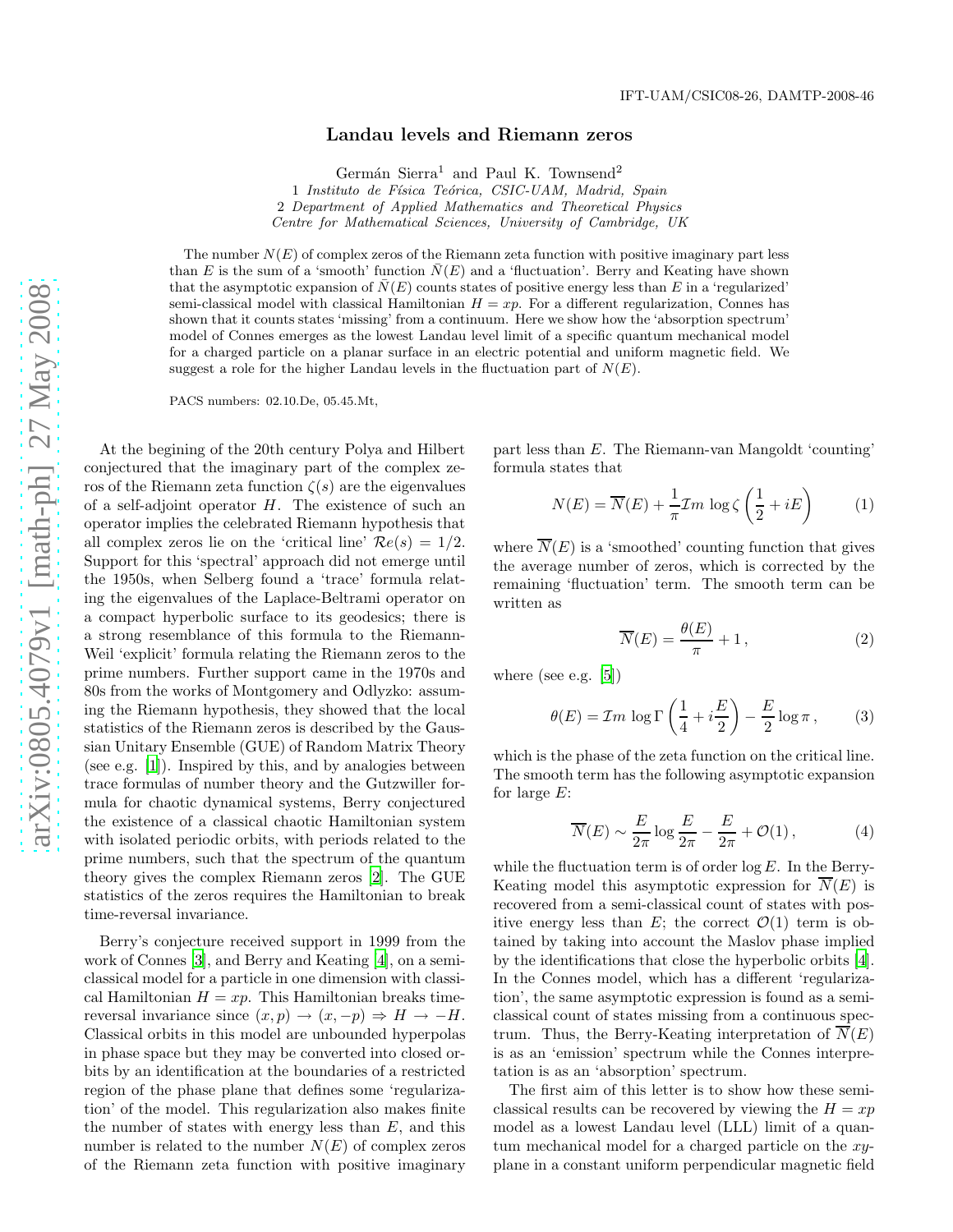of strength B, and an electric potential  $\varphi = -\lambda x y$ , where  $\lambda$  is a constant. Let  $\mu$  be the particle's mass and  $-e$  its charge. In the Landau gauge  $A = Bxdy$  for the vector potential 1-form A, the particle's Lagrangian is

<span id="page-1-1"></span>
$$
\mathbf{L} = \frac{\mu}{2}(\dot{x}^2 + \dot{y}^2) - \frac{eB}{c}\dot{y}x - e\,\lambda\,xy\,. \tag{5}
$$

This Lagrangian is invariant under  $(x, y) \rightarrow (-x, -y)$ , which implies a double degeneracy of states of energy E. It is also quadratic, with two normal modes: the standard 'cyclotronic' mode of the  $\lambda = 0$  model, and a 'hyperbolic' mode. The respective angular frequencies are

$$
\omega_c = \frac{eB}{\mu c} \cosh \vartheta, \qquad \omega_h = \frac{eB}{\mu c} \sinh \vartheta, \qquad (6)
$$

where  $\sinh(2\theta) = (2\lambda\mu c^2)/(eB^2)$ ; we shall consider the limiting case  $\omega_c \gg \omega_h$ , for which

<span id="page-1-0"></span>
$$
\omega_c \approx \frac{eB}{\mu c}, \qquad \omega_h \approx \frac{\lambda c}{B}.
$$
 (7)

In the quantum theory, the energy in the cyclotronic mode is  $(n+1/2)\hbar\omega_c$  for integer n labelling the Landau level. At sufficiently low energy only the lowest  $(n = 0)$ level is relevant and the physics is effectively described by the Lagrangian (see e.g. [\[6](#page-3-5)])

$$
\mathbf{L}_{LLL} = p\dot{x} - \omega_h x p \qquad p = \frac{\hbar y}{\ell^2}, \qquad \ell^2 = \frac{\hbar c}{eB}. \tag{8}
$$

where  $\ell$  is the 'magnetic' length. This LLL model is the (unregularized) one-dimensional  $H = xp$  model. From the Landau model perspective, each quantum state is associated to a quantum of magnetic flux  $\Phi_0 = 2\pi \hbar c/e$  that occupies an area  $2\pi l^2$  in the xy-plane. In the LLL limit, this implies the standard semi-classical quantization in which one quantum state is associated with an area  $2\pi\hbar$ in phase space.

The total number of states in each Landau level, in particular the lowest one, is infinite. To make the number of states in each level finite, we shall restrict the particle to the square

$$
|x| < L \,, \qquad |y| < L \,. \tag{9}
$$

This implies for the LLL model a restriction on the phase space equivalent to that proposed by Connes for the  $H = xp$  model. It also implies that there is a maximum magnitude for the classical energy:  $|E| \leq L^2/\ell^2$  in units for which  $\hbar\omega_h = 1$ , which fixes the value of  $\lambda$  in terms of e and B by [\(7\)](#page-1-0). For large  $L/\ell$ , the semi-classical estimate for the total number of quantum states of any energy allowed by this bound is  $L^2/2\pi\ell^2$  in each of the four quadrants in the  $xy$ -plane separated by the  $x$  and  $y$  axes. The classical trajectory for a particle of energy  $E < E_{max}$  is the hyperbola  $xy = E\ell^2$ , so the available classical phase space is the region in the square that lies between the

two branches of the hyperbola. The number  $N_{sc}(E)$  of semi-classical quantum states with energy less than  $E$  is the area of this region divided by  $2\pi l^2$ , but because of the double-degeneracy due to the  $(x, y) \rightarrow (-x-y)$  symmetry we count only those states with  $(x > 0, y > 0)$ , which yields

<span id="page-1-3"></span>
$$
N_{sc}(E) = \frac{E}{2\pi} \log \frac{L^2}{2\pi \ell^2} - \frac{E}{2\pi} \log \frac{E}{2\pi} + \frac{E}{2\pi}.
$$
 (10)

The first term diverges as  $L \to \infty$  and may be interpreted as a regularization of the continuum of states in the lowest Landau level for a particle free to move on the entire  $xy$ -plane. The finite correction, which has a magnitude equal to the asymptotic approximation of [\(4\)](#page-0-0) to the smooth part of the counting formula, is negative, which led Connes to interpret it as representing spectral lines missing from the continuum.

Another aim of this letter is to use the Landau model perspective to arrive at a proper quantum-mechanical understanding of the regularized  $H = xp$  model of Connes; we focus on that model because we have not seen how to achieve the same objective for the Berry-Keating model. The Hamiltonian operator corresponding to the starting Lagrangian [\(5\)](#page-1-1) is

$$
H = \frac{1}{2\mu} [\hat{p}_x^2 + (\hat{p}_y + \frac{\hbar}{\ell^2} x)^2] + e\lambda xy , \qquad (11)
$$

where  $\hat{p}_x = -i\hbar\partial_x$  and  $\hat{p}_y = -i\hbar\partial_y$ . There is a unitary transformation in which this Hamiltonian becomes the sum of a Hamiltonian  $H_c$  for the cyclotronic mode and a Hamiltonian  $H<sub>h</sub>$  for the hyperbolic mode. In units for which  $\hbar = \ell = 1$ , one finds that

<span id="page-1-2"></span>
$$
H_c = \frac{\omega_c}{2} (\hat{p}^2 + q^2), \qquad H_h = \frac{\omega_h}{2} (Q\hat{P} + \hat{P}Q), \quad (12)
$$

where  $\hat{P} = -id/dQ$  and  $\hat{p} = -id/dq$ . Note the Weyl ordering in  $H_h$ , which follows from the starting Hamiltonian. The unitary transformation that achieves this decomposition simplifies considerably in the limit that  $\omega_c \gg \omega_h$ ; it corresponds to the classical canonical transformation

$$
q = x + p_y
$$
,  $p = p_x$ ,  $Q = -p_y$ ,  $P = y + p_x$ . (13)

In the limit that  $\omega_c \gg \omega_h$ , any low energy eigenstate is the product of the ground state of  $H_c$ , which is the gaussian  $\psi = \exp(-q^2/2\ell^2)$ , with an eigenstate of  $H_h$ , which we may choose to be either even or odd under  $Q \rightarrow -Q$ . These eigenstates of definite 'Q-parity' are

$$
\Phi_E^+(Q) = \frac{1}{|Q|^{1/2 - iE}}, \qquad \Phi_E^-(Q) = \frac{\text{sign}(Q)}{|Q|^{1/2 - iE}}. \tag{14}
$$

The corresponding wavefunctions of the original Hamiltonian are then given by

$$
\psi_E^{\pm}(x,y) = C \int dQ \, e^{-iQy/\ell^2} \, e^{-(x-Q)^2/2\ell^2} \, \Phi_E^{\pm}(Q). \tag{15}
$$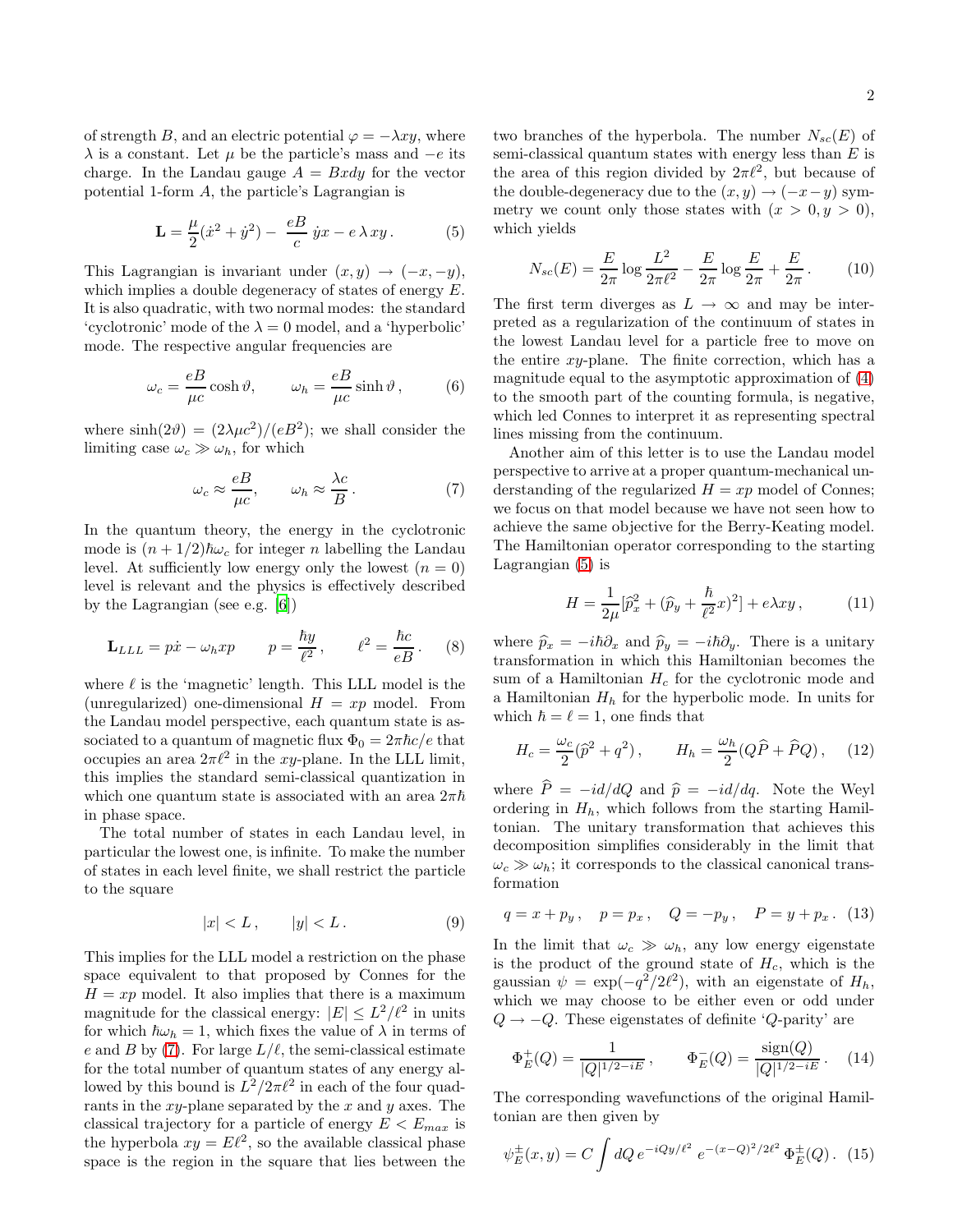

<span id="page-2-0"></span>FIG. 1: Absolute value of the wave function  $\psi_E^+(x, y)$  for  $E = 10$  in the interval  $-10 < x, y < 10$ . The picture on the left gives a 3D representation while that on the right is a density plot.

where  $C$  is a normalization constant. This yields

<span id="page-2-2"></span>
$$
\psi_E^+(x, y) = C_E^+ e^{-\frac{x^2}{2\ell^2}} M\left(\frac{1}{4} + \frac{iE}{2}, \frac{1}{2}, \frac{(x - iy)^2}{2\ell^2}\right) \tag{16}
$$
  

$$
\psi_E^-(x, y) = C_E^-(x - iy)e^{-\frac{x^2}{2\ell^2}} M\left(\frac{3}{4} + \frac{iE}{2}, \frac{3}{2}, \frac{(x - iy)^2}{2\ell^2}\right)
$$

where  $M(a, b, z) \equiv {}_1F_1(a, b, z)$  is a confluent hypergeometric function. A representative plot of the even wavefunction is shown in Fig[.1.](#page-2-0)

A classical trajectory that starts at  $(x, L)$  ends at  $(L, x)$ , so that identification of these points creates periodic orbits. This identification also means that the square in the xy-plane in which the particle is allowed to move is topologically a sphere, as shown in Fig. [2,](#page-2-1) although classical orbits lie entirely in one of four segments of this sphere.

For these periodic orbits to emerge from the quantum theory in a semi-classical limit, we must identify the wavefunctions at these points, up to a phase. To determine the phase we use the asymptotic formulas

$$
M(a,b,z) \sim \begin{cases} \frac{\Gamma(b)}{\Gamma(a)} e^z z^{a-b} & \text{Re}(z) > 0\\ \frac{\Gamma(b)}{\Gamma(b-a)} (-z)^{-a} & \text{Re}(z) < 0 \end{cases}
$$
(17)

to deduce that

$$
\psi_E^+(L, x) \sim e^{-ixL/\ell^2 - x^2/2\ell^2} \frac{\Gamma(\frac{1}{2})}{\Gamma(\frac{1}{4} + \frac{iE}{2})} \left(\frac{L^2}{2\ell^2}\right)^{-1/4 + iE/2}
$$

$$
\psi_E^+(x, L) \sim e^{-x^2/2\ell^2} \frac{\Gamma(\frac{1}{2})}{\Gamma(\frac{1}{4} - \frac{iE}{2})} \left(\frac{L^2}{2\ell^2}\right)^{-1/4 - iE/2} . \tag{18}
$$

for the even functions [\(16\)](#page-2-2), and

$$
\psi_E^-(L, x) \sim Le^{-ixL/\ell^2 - x^2/2\ell^2} \frac{\Gamma(\frac{3}{2})}{\Gamma(\frac{3}{4} + \frac{iE}{2})} \left(\frac{L^2}{2\ell^2}\right)^{-3/4 + iE/2}
$$

$$
\psi_E^-(x, L) \sim -i \, Le^{-x^2/2\ell^2} \frac{\Gamma(\frac{3}{2})}{\Gamma(\frac{3}{4} - \frac{iE}{2})} \left(\frac{L^2}{2\ell^2}\right)^{-3/4 - iE/2} \tag{19}
$$

<span id="page-2-1"></span>FIG. 2: Left: xy-plane with the classical trajectories  $xy =$  $E\ell^2$ . Right: Sphere that results from the identifications of the edges. Now the open trajectories become closed trajectories in one of four segments, enclosing one of the equatorial points  $A, B, C, D.$ 

for the odd functions. Observe that the 'even' wavefunctions are symmetric, and the 'odd' wavefunctions antisymmetric, under the symmetry operation  $(x, y) \rightarrow$  $(-x, -y)$ . Counting both symmetric and anti-symmetric functions corresponds, semi-classically, to counting states for  $xy > 0$ , rather than just  $(x > 0, y > 0)$ , so we could define the quantum model by considering only the symmetric wavefunctions, which would effectively mean that we identify  $(x, y)$  with  $(-x, -y)$ . The above formulas suggest that we should impose the boundary condition

$$
\psi_E^{\eta}(x,L) = e^{iLx/\ell^2 + i\pi(\eta - 1)/4} \psi_E^{\eta}(L, x), \ \eta = \pm. \tag{20}
$$

Applied to the 'even'  $(\eta = +)$  energy eigenfunctions, this leads to the asymptotic condition

$$
\frac{\Gamma\left(\frac{1}{4} + i\frac{E}{2}\right)}{\Gamma\left(\frac{1}{4} - i\frac{E}{2}\right)} \left(\frac{L^2}{2\ell^2}\right)^{-iE} = 1, \tag{21}
$$

which is equivalent to

$$
e^{2i\theta(E)}\left(\frac{L^2}{2\pi\ell^2}\right)^{-iE} = 1, \qquad (22)
$$

where  $\theta(E)$  is the function of [\(3\)](#page-0-1), related to  $\overline{N}(E)$  by [\(2\)](#page-0-2). This condition implies that

$$
\left[\frac{E}{2\pi}\log\left(\frac{L^2}{2\pi\ell^2}\right) + 1\right] - \overline{N}(E) = N_E \tag{23}
$$

where  $N_E$  is an integer that we may identify, asymptotically, with the number of states with energy less than E. If the first term on the left hand side is interpreted as the regularization of the infinite number of states in a continuum, then we see that  $\overline{N}(E)$  has the Connes interpretation as a count of states missing from this continuum. This analysis can be repeated for the odd wave function  $\psi_{E}^{-}(x, y)$ , in which case the function  $\theta(E)$  is replaced by the phase of the odd Dirichlet L-functions.